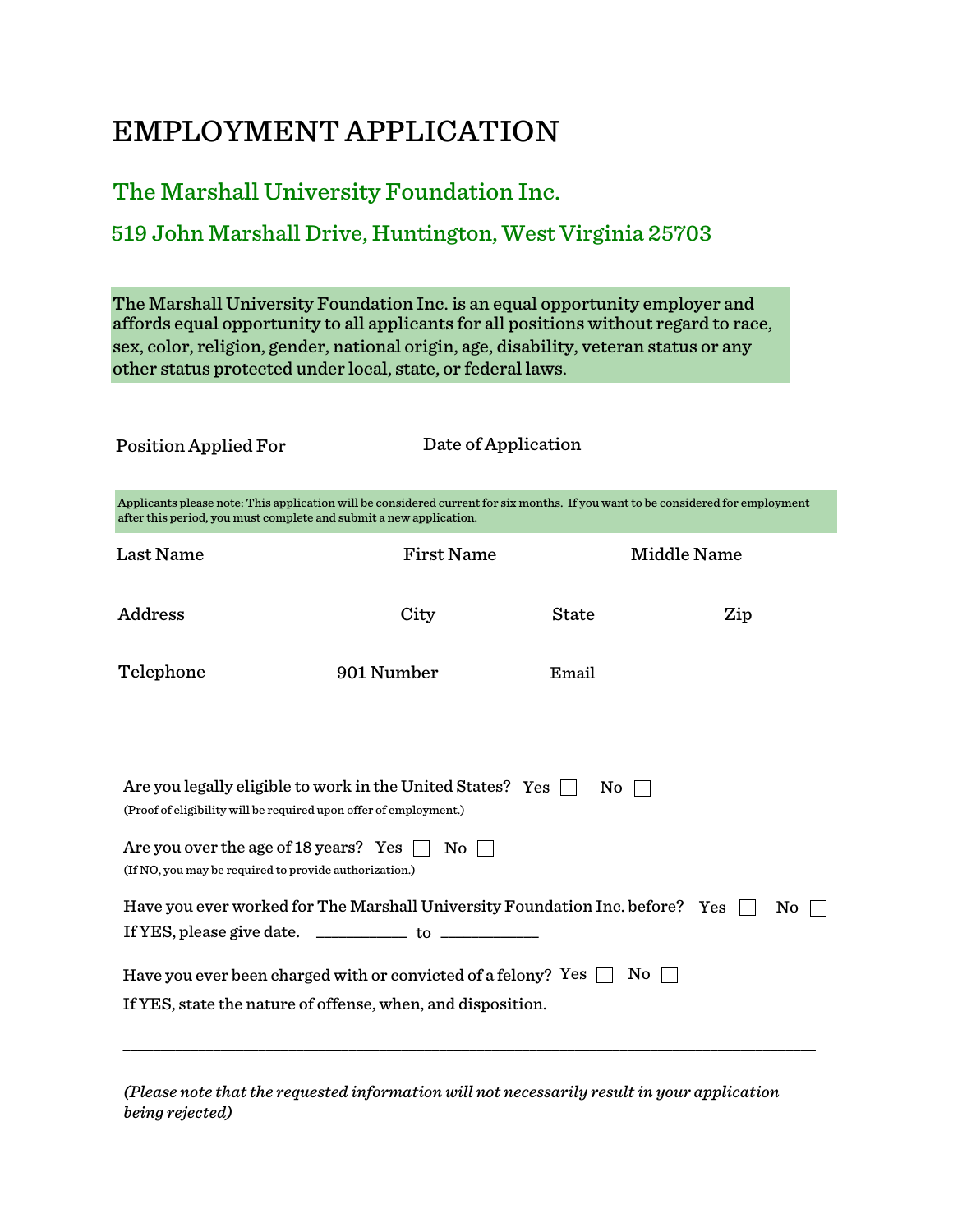What salary or rate of pay do you expect to receive, if employed? \_\_\_\_\_\_\_\_ per \_\_\_\_\_\_\_.

On what date would you be available to work? \_\_\_\_\_\_\_\_\_\_\_\_\_\_\_\_\_\_\_\_\_\_\_\_\_\_\_\_\_\_\_\_\_\_\_

#### EDUCATION

|             | Name & Location of School | Course of<br>Study or Major | Number Of<br>Years<br>Completed | Diploma/<br>Degree |
|-------------|---------------------------|-----------------------------|---------------------------------|--------------------|
| High School |                           |                             |                                 |                    |
| College     |                           |                             |                                 |                    |
| Graduate    |                           |                             |                                 |                    |
| Other       |                           |                             |                                 |                    |

Please list any academic honors, scholarships, offices held, etc. (Do not list any which reflect your race, color, religion, gender, national origin, age, disabilities or veteran status.)

 $\overline{a_1}$  ,  $\overline{a_2}$  ,  $\overline{a_3}$  ,  $\overline{a_4}$  ,  $\overline{a_5}$  ,  $\overline{a_6}$  ,  $\overline{a_7}$  ,  $\overline{a_8}$  ,  $\overline{a_9}$  ,  $\overline{a_9}$  ,  $\overline{a_9}$  ,  $\overline{a_9}$  ,  $\overline{a_9}$  ,  $\overline{a_9}$  ,  $\overline{a_9}$  ,  $\overline{a_9}$  ,  $\overline{a_9}$  ,

 $\overline{a}$  , and the contribution of the contribution of the contribution of the contribution of the contribution of the contribution of the contribution of the contribution of the contribution of the contribution of the co

\_\_\_\_\_\_\_\_\_\_\_\_\_\_\_\_\_\_\_\_\_\_\_\_\_\_\_\_\_\_\_\_\_\_\_\_\_\_\_\_\_\_\_\_\_\_\_\_\_\_\_\_\_\_\_\_\_\_\_\_\_\_\_\_\_\_\_\_\_\_\_\_\_\_\_\_\_\_\_\_\_\_\_\_\_\_\_\_\_\_\_\_

\_\_\_\_\_\_\_\_\_\_\_\_\_\_\_\_\_\_\_\_\_\_\_\_\_\_\_\_\_\_\_\_\_\_\_\_\_\_\_\_\_\_\_\_\_\_\_\_\_\_\_\_\_\_\_\_\_\_\_\_\_\_\_\_\_\_\_\_\_\_\_\_\_\_\_\_\_\_\_\_\_\_\_\_

#### SPECIALIZED SKILLS AND TRAINING

Identify computer systems and software you are proficient with:

List professional licenses and/or certifications:\_\_\_\_\_\_\_\_\_\_\_\_\_\_\_\_\_\_\_\_\_\_\_\_\_\_\_\_\_\_\_

Other specialized skills/training:\_\_\_\_\_\_\_\_\_\_\_\_\_\_\_\_\_\_\_\_\_\_\_\_\_\_\_\_\_\_\_\_\_\_\_\_\_\_\_\_\_\_\_\_\_\_\_\_\_\_\_\_\_\_\_\_

Have you received any job-related training in the United States Military?

\_\_\_\_\_\_\_\_\_\_\_\_\_\_\_\_\_\_\_\_\_\_\_\_\_\_\_\_\_\_\_\_\_\_\_\_\_\_\_\_\_\_\_\_\_\_\_\_\_\_\_\_\_\_\_\_\_\_\_\_\_\_\_\_\_\_\_\_\_\_\_

Yes  $\Box$  No  $\Box$ 

Please give dates and explanation: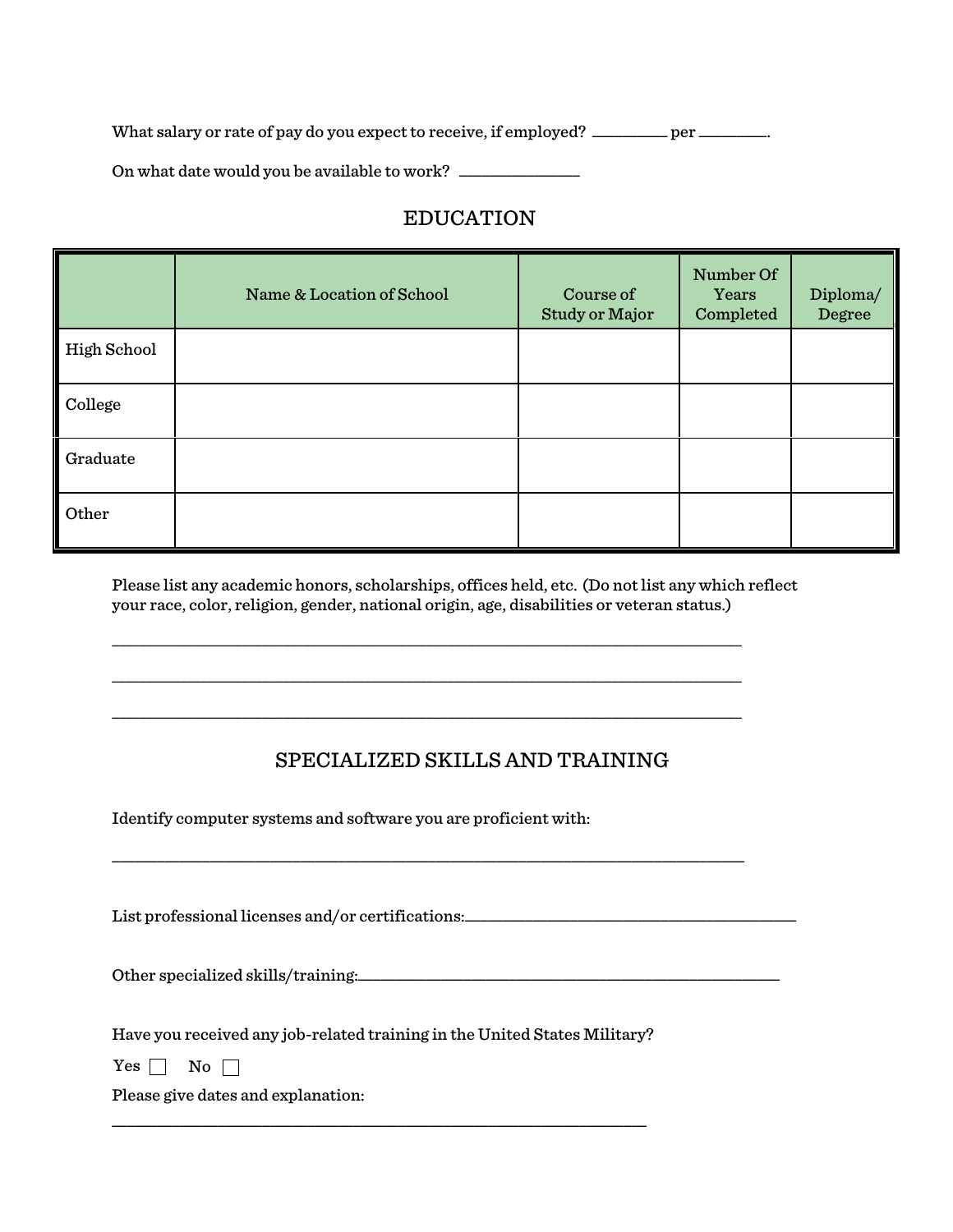#### EMPLOYMENT HISTORY

*Begin with current or most recent employer. Do not exclude any employment. Attach another sheet if necessary.* 

| <b>Present and Former Employers</b> | <b>Dates</b><br>Employed | Salary<br>Range | <b>Position &amp; Duties</b> | <b>Reason for Leaving</b> |
|-------------------------------------|--------------------------|-----------------|------------------------------|---------------------------|
|                                     | From                     | <b>Starting</b> |                              |                           |
|                                     |                          |                 |                              |                           |
|                                     | To                       | Ending          |                              |                           |
|                                     |                          |                 |                              |                           |
|                                     | From                     | <b>Starting</b> |                              |                           |
|                                     |                          |                 |                              |                           |
|                                     | To                       | Ending          |                              |                           |
|                                     |                          |                 |                              |                           |
|                                     | From                     | <b>Starting</b> |                              |                           |
|                                     |                          |                 |                              |                           |
|                                     | To                       | Ending          |                              |                           |
|                                     |                          |                 |                              |                           |

May we contact your current employer? Yes  $\Box$  No  $\Box$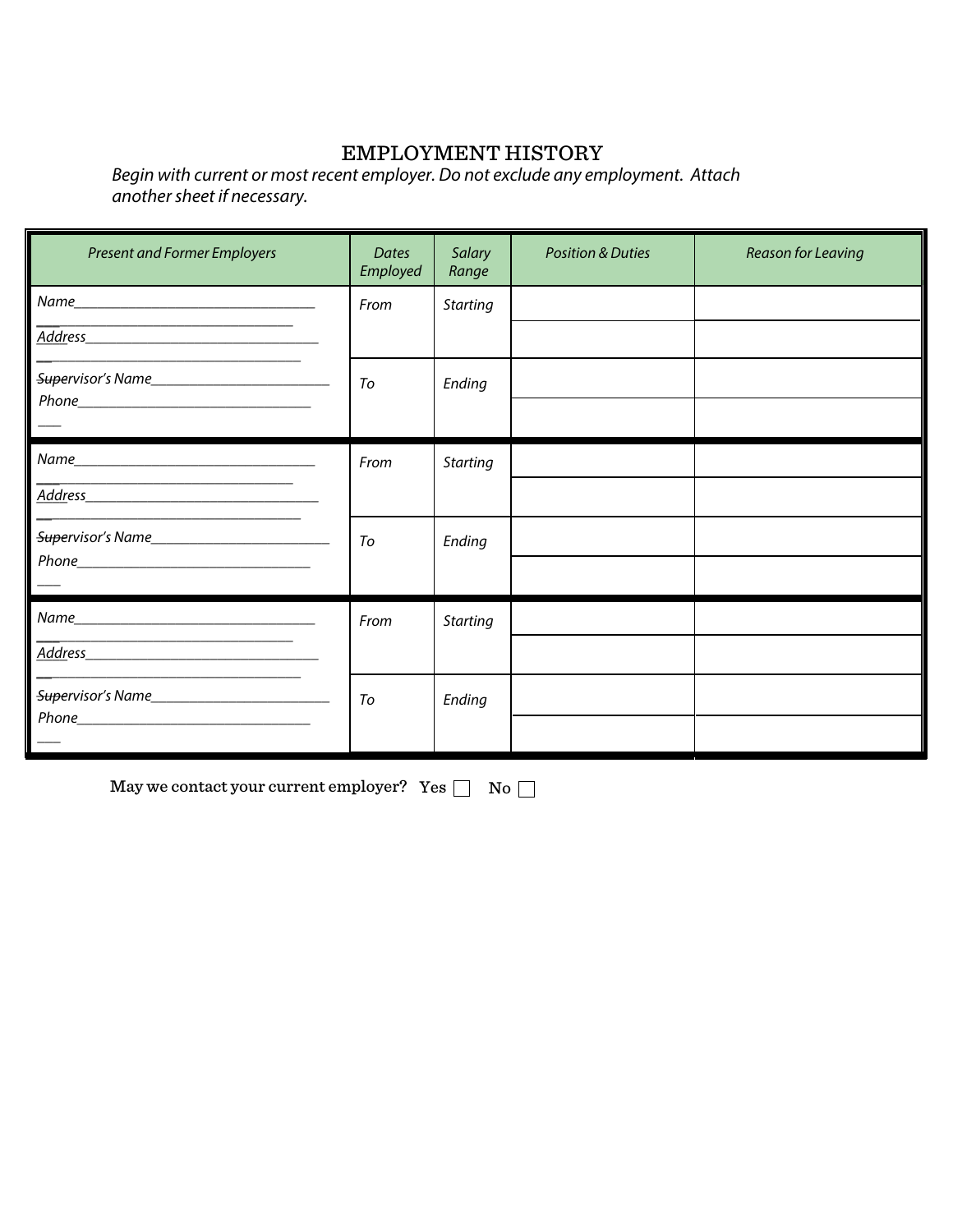| Please explain any gaps in employment history.                                    |
|-----------------------------------------------------------------------------------|
| Have you ever been terminated or asked to resign from a job? Yes $\Box$ No $\Box$ |
| If YES, please explain below:                                                     |

\_\_\_\_\_\_\_\_\_\_\_\_\_\_\_\_\_\_\_\_\_\_\_\_\_\_\_\_\_\_\_\_\_\_\_\_\_\_\_\_\_\_\_\_\_\_\_\_\_\_\_\_\_\_\_\_\_\_\_\_\_\_\_\_\_\_\_\_\_\_\_\_\_\_\_\_\_\_\_\_\_\_\_\_

Please provide any other information that you feel will help us in considering your application for employment.

|                                        | Current Class (please check one) |  |
|----------------------------------------|----------------------------------|--|
| Freshman Sophomore Junior Senior       |                                  |  |
| Hours completed ______ GPA ____ Major_ |                                  |  |

Please answer the following job specific questions:

1. What are your strengths and how would they be helpful in communicating with our alumni?

2. Why did you choose to attend Marshall University?

3. From your perspective, what are Marshall's strengths and weaknesses?

4. Why do you think it is important for Alumni to provide financial support to the University?

5. What activities/clubs/organizations are you involved in at Marshall?

Please provide three references other than relatives and previous employers. Please include name, how you are acquainted and phone number.